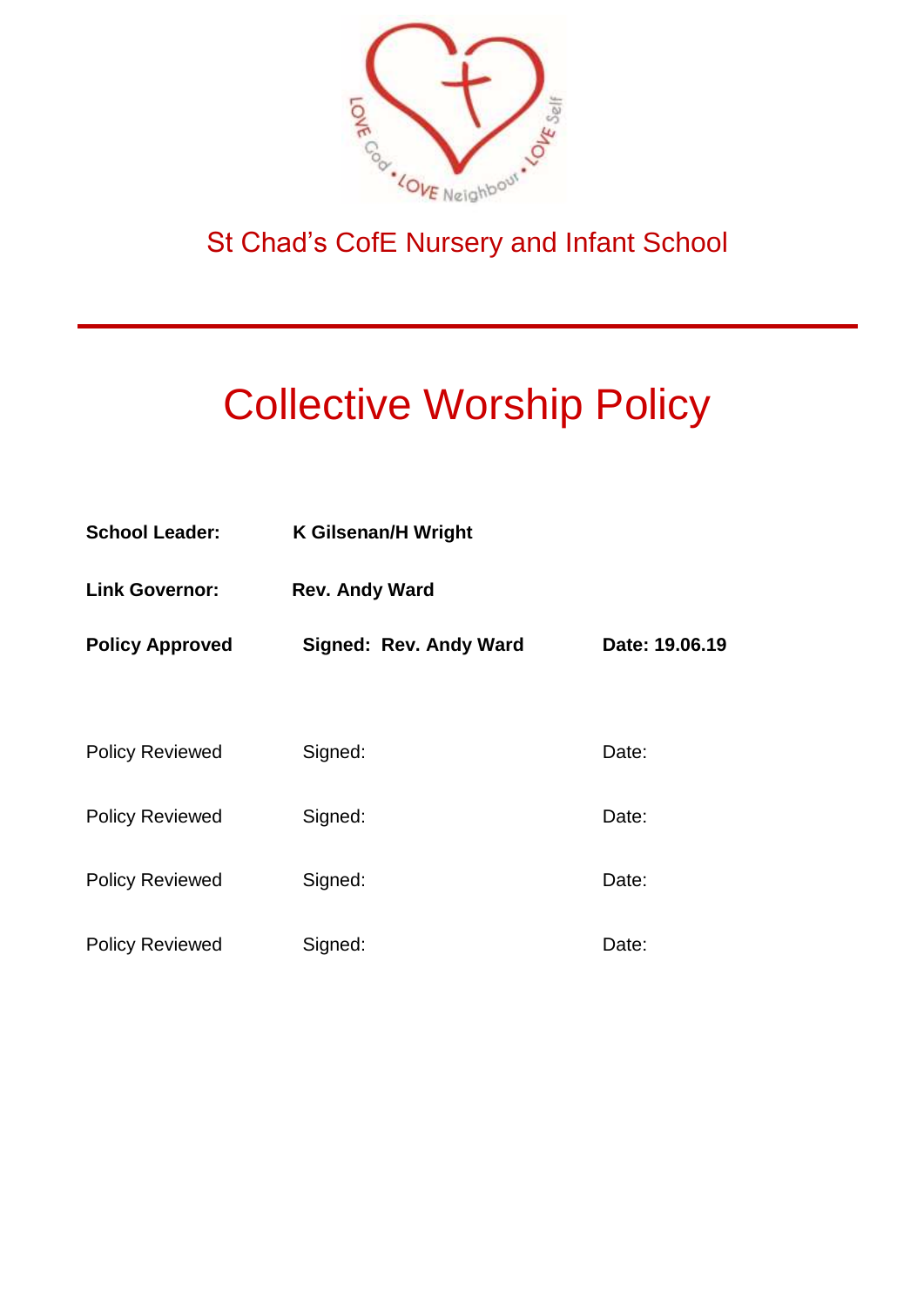### **Introduction**

At St Chad's CofE Nursery and Infant School, our school vision, *LOVE God LOVE Neighbor LOVE Self,* sits at the heart of our school and underpins every aspect of school life. We aim to develop happy, confident, loving and caring children who look after and value themselves, each other and their world. We want every child to feel valued and special and flourish with their unique God-given talents in all that they choose to do. We are an inclusive school and our vision, though distinctively Christian, welcomes and values all faiths and cultures within our diverse school community. Our school's core values of **love, friendship, compassion and respect** sit at the heart of our school community and underpin every aspect of school life.

**Love:** "Do everything with love". *(Corinthians 16:14)*

**Friendship**: "Encourage one another and build each other up". *(Thessalonians 5:11)*

**Compassion**: "Be kind to one another". *(Ephesians 4:32)*

**Respect:** "Treat others as you want to be treated". *(Luke 6:31)*

As a Church of England Primary School we see our collective worship as a central part of daily school life. Our Collective Worship policy fulfils the statutory requirements common to all schools according to School Standards and Framework Act 1998: *daily collective worship shall be "wholly or mainly of a*  broadly Christian character<sup>"1</sup>, though not representative of a particular Christian denomination.

At St Chad's, all children are required to take part in daily collective worship where they are given the opportunity to explore their own beliefs and consider spiritual and moral issues. All children are encouraged to learn about the beliefs of others in addition to their own as part of the religious education national curriculum.

### **Legal Framework**

This policy has due regard to statutory legislation including, but not limited to, the following:

**The School Standards and Framework Act 1998**

This policy also has due regard to guidance, including, but not limited to, the following:

### **DfE (1994) 'Religious Education and Collective Worship'**

### **Definition of collective worship**

For the purpose of this policy, "collective worship" is an act which is additional to, and separate from, ordinary school activities. Collective worship is a time when individuals collaborate to promote the Christian values which are fundamental to the school's vision and ethos. Collective worship should elicit responses from pupils even though they may not feel able to actively identify in the act of worship on a particular occasion.

### **Aims**

l

Collective Worship at St Chad's aims to:

<sup>&</sup>lt;sup>1</sup> DfE (1994) 'Religious Education and Collective Worship', pg.21, para.60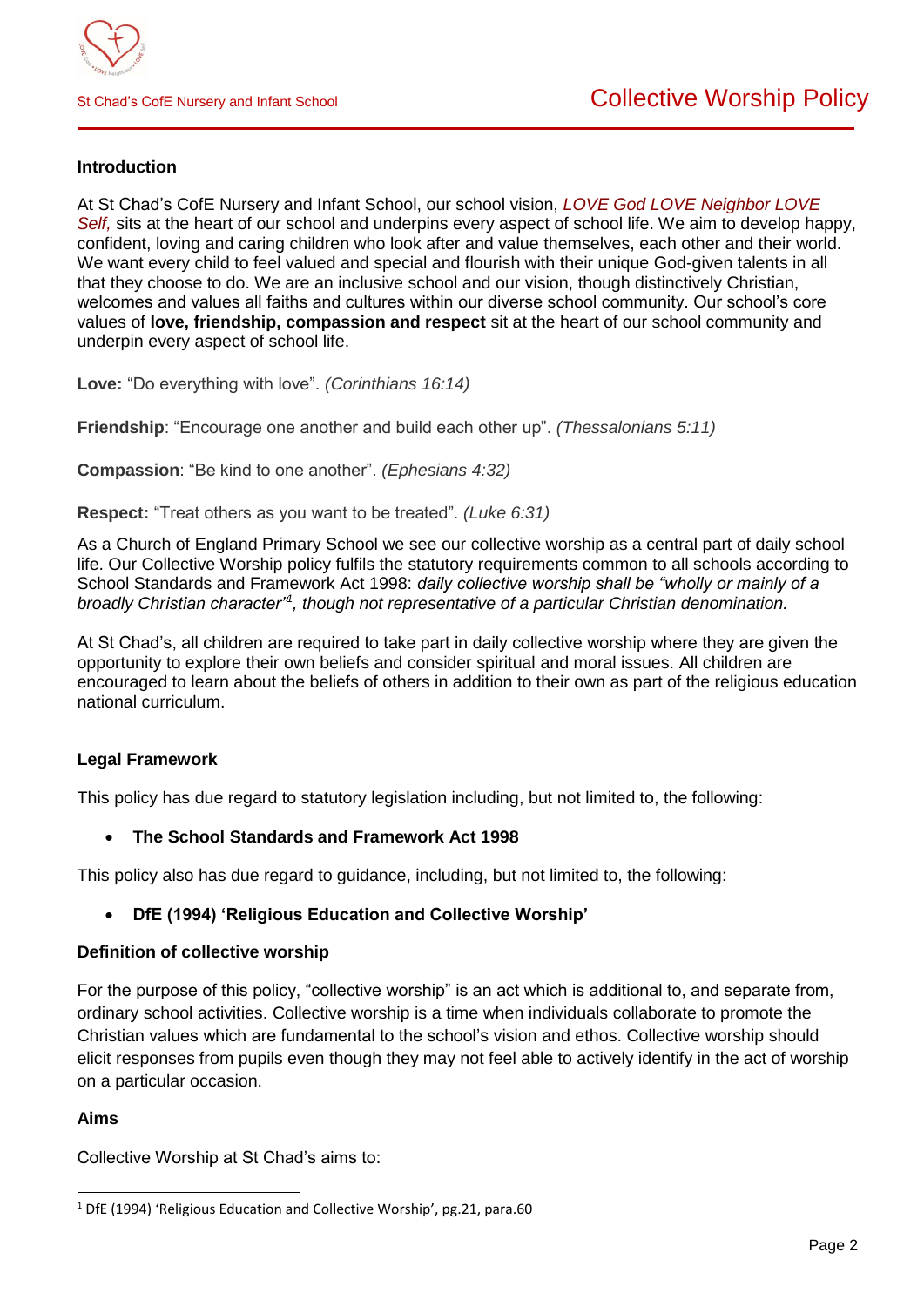

- Be inclusive, invitational and inspiring.
- Develop the Christian vision, values and ethos of the school.
- Enable children to consider spiritual and moral issues, as well as explore their own beliefs.
- Enable children to appreciate that Christians worship in different ways, for example using music, silence, story, prayer and reflection.
- Be distinctively Christian in content and follow the liturgical calendar.
- Enable children to encounter the teachings of Jesus and the Bible and to develop their understanding of Christian beliefs.
- Encourage participation and response via active involvement or through listening and participating in the worship offered.
- Provide children with the opportunity to plan, lead or contribute to collective worship.
- Provide a peaceful environment to enable calmness, stillness, prayer and reflection.
- Help children to develop an awareness of their community and the spirit of helping others.
- Develop a spirit of community and an understanding of individuals with other beliefs.
- Acknowledge diversity and affirm each individual's views, thoughts and feelings, whether religious or not.

### **Organisation and planning**

The Collective Worship Leader is responsible for creating the agenda for collective worship in discussion with the Head of School and RE Leader. Collective worship is held daily for 20 minutes from 2:40pm-3:00pm. **No interventions are to be held during collective worship time and all teaching staff are to be present.**

The school aims to deliver a varied collective worship programme to children. The current schedule is outlined in the table below:

| Day of the Week             | <b>Delivery of Collective Worship</b>                                                                                                                                       |
|-----------------------------|-----------------------------------------------------------------------------------------------------------------------------------------------------------------------------|
| <b>Monday</b>               | Whole-school worship is delivered by the Head of School (school hall).<br>Reception children begin joining in whole school worship from spring term onwards.                |
| <b>Tuesday</b>              | Two collective worships are delivered by class teachers on a rota basis to<br>EYFS and Key Stage 1 separately (school hall and FS classroom).                               |
| Wednesday                   | Whole-school singing is delivered by the music leader. Prayer and reflection<br>time is included at the end of the hymn practice.                                           |
| <b>Thursday</b>             | Individual class collective worships is delivered by teachers (classrooms).                                                                                                 |
| <b>Friday</b>               | Whole-school celebration worship is delivered by the Head of School<br>(school hall). Reception children begin joining in whole school worship from spring term<br>onwards. |
| *Friday end of half<br>term | Whole-school awards worship is delivered by the Head of School. Parents<br>are invited to attend (school hall).                                                             |

Each half-term, a special collective worship is planned and led by a group of Year 2 children as their LOVE Ambassador role. Planning and the delivery of the worship is supported and supervised by the Collective Worship and/or RE Leader.

The following resources (published by 'Imaginor') are used to aid planning and teaching: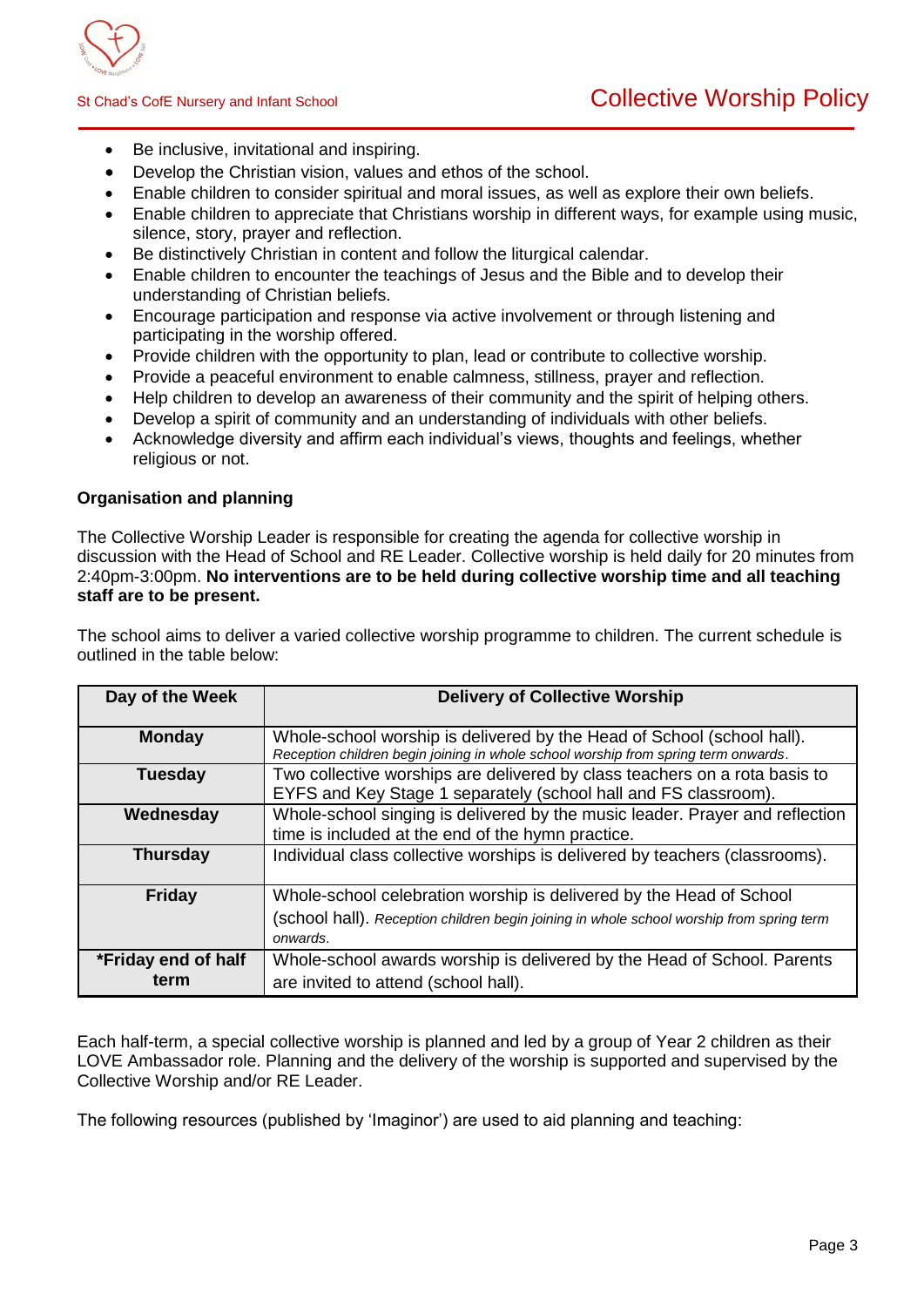

# St Chad's CofE Nursery and Infant School **Collective Worship Policy**

| <b>Whole School Collective</b><br>Worship | Early Years Foundation Stage<br><b>Collective Worship</b> | Key Stage 1 Collective Worship                                        |
|-------------------------------------------|-----------------------------------------------------------|-----------------------------------------------------------------------|
|                                           | JACK IN THE BOX<br><b>ALLEN CARDINAL ENGINEERING</b>      | <b>IMAGINO</b><br><b>OSCAR</b><br><b>BITTERETHE COLLECTIVE WORKER</b> |

Using the above resources, twelve Christian values are explored over a two year period*. Rooted* in Bible teaching, each half-term value represents the *fruit* that grows as the teaching is lived out in everyday life. We use collective worship as an opportunity to apply these values to our school's vision of 'LOVE God; LOVE Neighbour; LOVE Self'. This promotes the spiritual, moral, social and cultural growth of each individual in a collective and collaborative way.

The twelve values explored are:

- Friendship *(core school value)*
- Compassion *(core school value)*
- Respect *(core school value)*
- Courage
- **Forgiveness**
- **Generosity**
- Justice
- Service
- **Perseverance**
- **Thankfulness**
- **Trust**
- **Truthfulness**

Throughout the year, children also learning about the major Cristian festivals including Harvest, Christmas, Easter and Pentecost. Festivals and celebrations of different faiths are also explored and celebrated such as Eid, Diwali and Saints day. Plans for class worship allow opportunities for children to be involved in collective worship in a more intimate way and to develop a class identity. The theme relates to that being covered in whole school worships. A class record book is kept of themes covered and specific content to ensure continuity and progression and to help celebrate special moments.

### **Visual schemas**

At St Chad's, we recognise that the majority of our children do not speak English as a first language. To ensure that collective worships are language accessible to all, particularly where abstract content is taught, we adopt a number of visual strategies in both whole-school and individual class collective worships. Each collective worship follows the same order to allow children to develop a sense of order, understanding, anticipation and participation. There are four key parts:

| <b>Thinking Time</b><br><b>Hello Time</b><br><b>Prayer Time</b><br><b>Story Time</b> |
|--------------------------------------------------------------------------------------|
|--------------------------------------------------------------------------------------|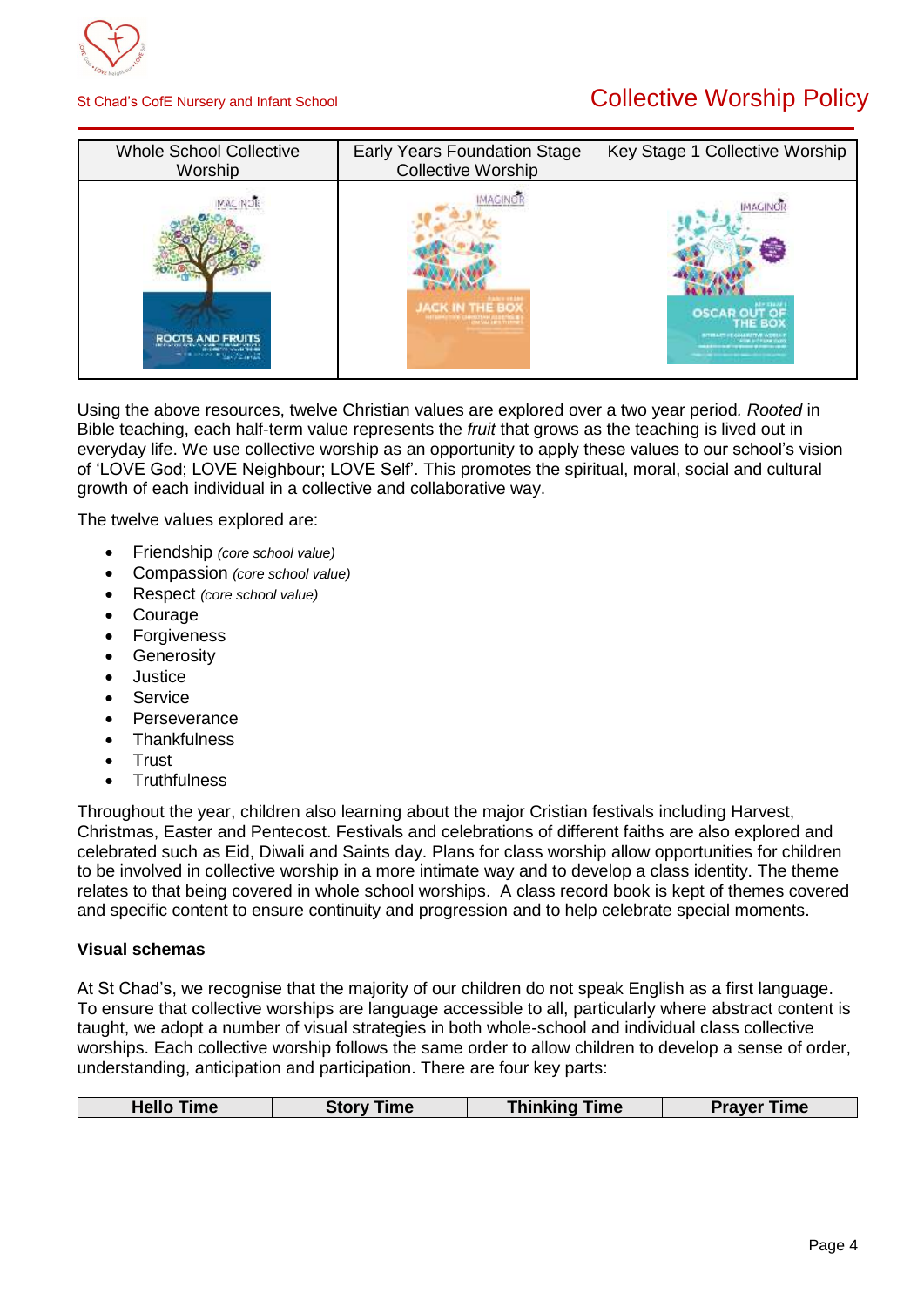# St Chad's CofE Nursery and Infant School **Collective Worship Policy**

The hall has a designated table, basket, and tray and display board for collective worships.



During 'Hello Time', LOVE Ambassadors help to prepare the table and tray to signal the start of collective worship. The items below are placed on the LOVE tray and the following liturgy is read aloud:

| <b>Item</b>            | <b>Liturgy Read</b>                                                                      | <b>Purpose</b>                                                                                                                                                                         |
|------------------------|------------------------------------------------------------------------------------------|----------------------------------------------------------------------------------------------------------------------------------------------------------------------------------------|
| lantern                | We light our lantern to show<br>God that we are calm, still<br>and quiet.                | To encourage children and staff to switch off from the<br>busyness of the day and to be present in the moment.<br>To reinforce the school's behaviour rules: calm, still<br>and quiet. |
| class Hearts           | We lay our class hearts to<br>remind us that we come<br>together as a family.            | To reinforce that we are a school family and the school<br>values of love and friendship.                                                                                              |
|                        | We lay our school heart to<br>remind us of our LOVE<br>Promise and values.               | To reinforce the school values of love, friendship,<br>compassion and respect, supported through our LOVE<br>Promise. We:                                                              |
| school heart           |                                                                                          | Look after each other and our school<br>Only ever do our best.<br>Value everyone and remember our manners.<br>Enjoy our learning!                                                      |
| <b>Cross</b>           | We lay our cross to remind<br>us that Christians believe in<br>God, Jesus and the Bible. | To reinforce that we are learning about what Christian<br>believe through stories from the Bible.                                                                                      |
| <b>Bencys</b><br>stone | We lay our stone to remind<br>us that our own beliefs are<br>valued.                     | To reinforce that everyone's views and beliefs are<br>valued and celebrated and to reinforce the school<br>values of respect.                                                          |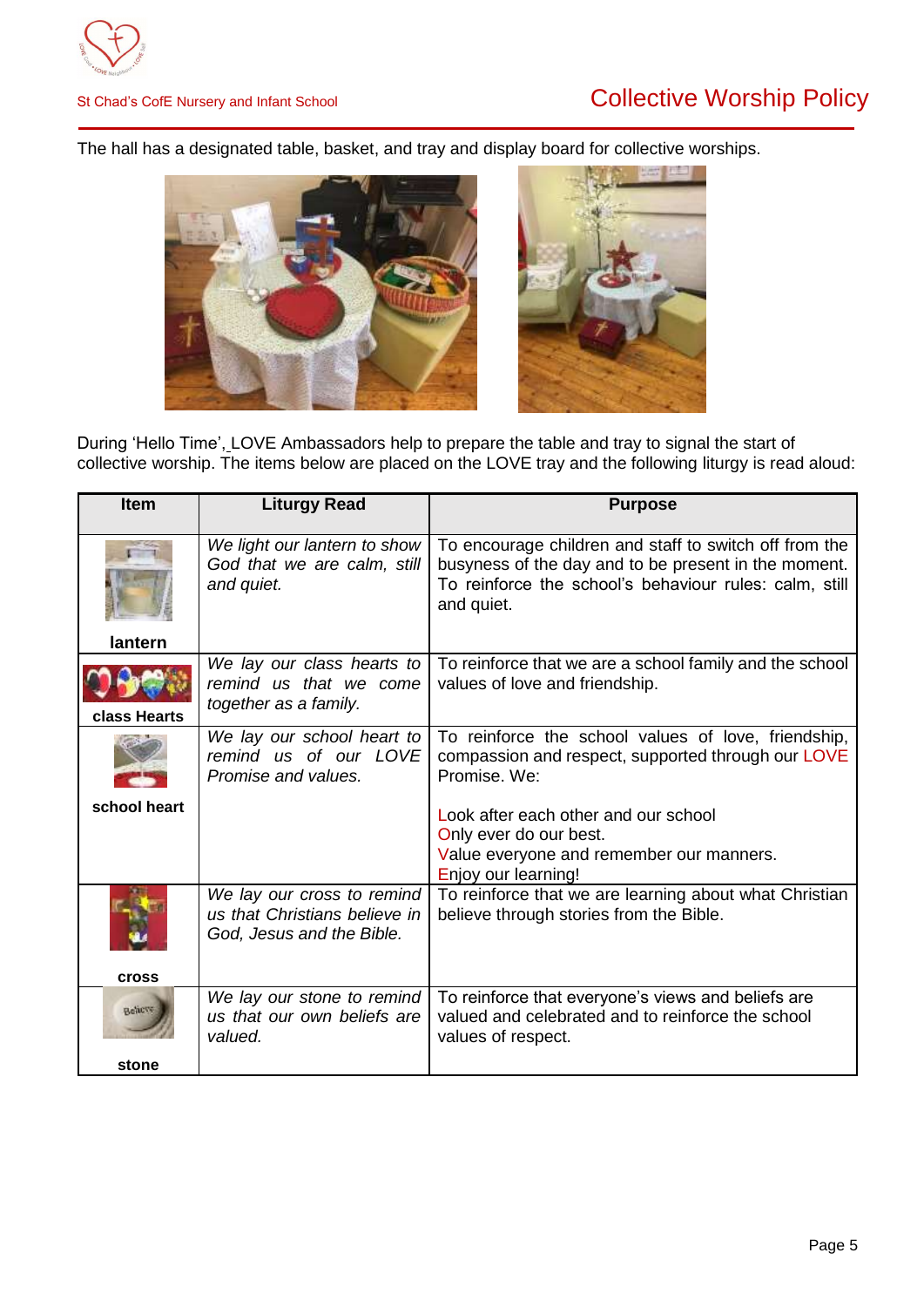

During 'Thinking Time' a mirror is placed on the tray:



*We lay our mirror to help us to reflect on our thoughts, feelings and ideas.*

A microphone is placed during singing collective worships and a star is lit and placed during celebration collective worships:

|            | We lay our microphone to think about singing praises to<br>God. |
|------------|-----------------------------------------------------------------|
| microphone |                                                                 |
|            |                                                                 |

|      | We light our star to say thank you for God for blessing us<br>with our amazing talents. |
|------|-----------------------------------------------------------------------------------------|
| star |                                                                                         |

The collective worship time ends with the LOVE Ambassador blowing out the candles and switching off the lantern.

|         | God loves us all and we take his love away with us today.<br>Love to everyone. |
|---------|--------------------------------------------------------------------------------|
| lantern |                                                                                |

A reminder of what the message of the collective worship has been is also sometimes given and an encouragement to apply it when leaving the hall. Children are invited to share their reflections and ideas by holding a marble.

The display board in the hall is updated on a weekly basis. The half-termly value is reinforced through a Communication in Print image and photograph, as well as other accompanying pieces of work or images, for example:



Classrooms are equipped with a class LOVE Tray so that the same key parts can be replicated during class collective worship.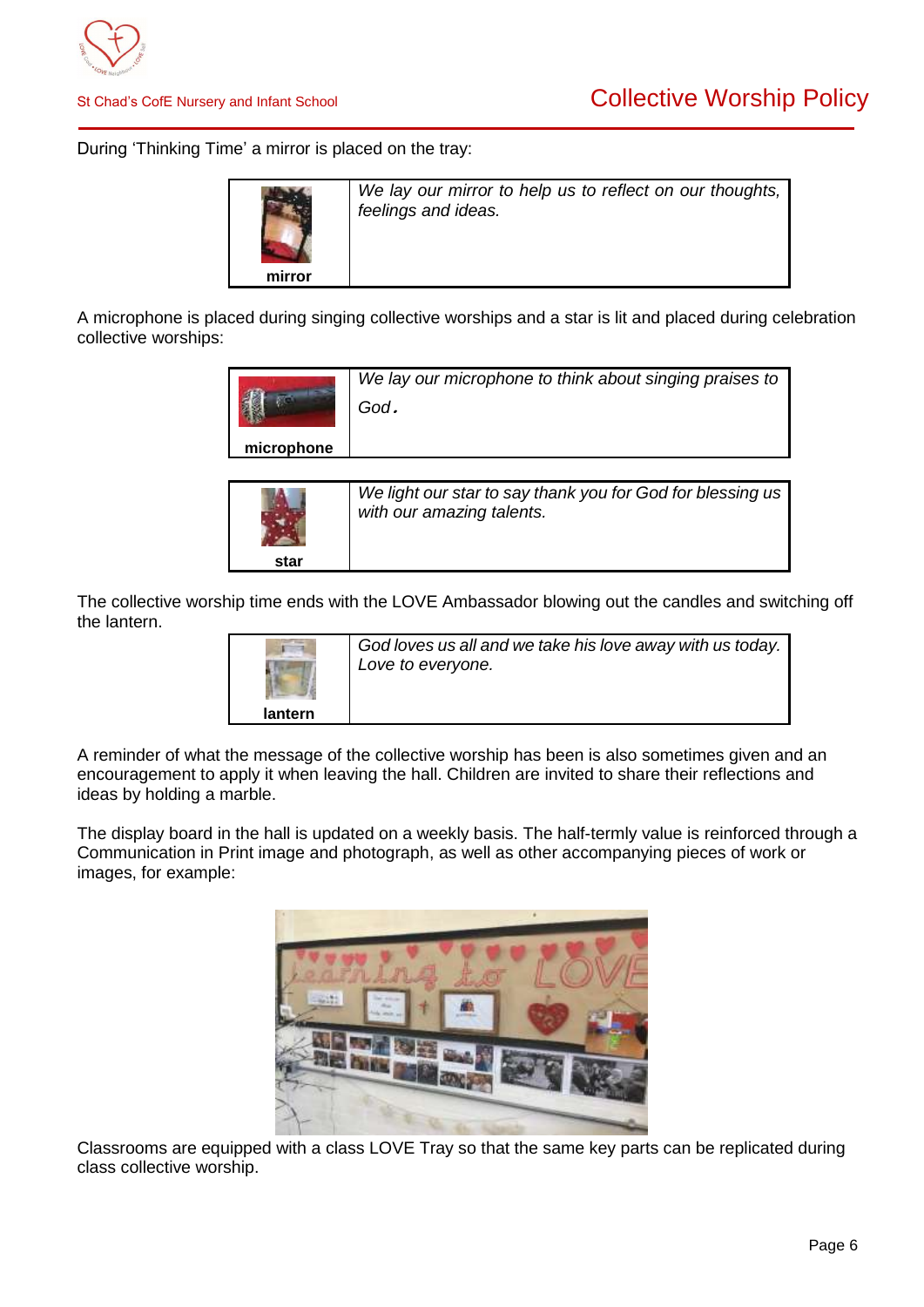

We following bibles have been selected for use in school, taking into account the ages and stages of language development:

| <b>Early Years Foundation Stage</b>                   | Key Stage 1/ New to English                                      | <b>Key Stage 1 More Able</b><br><b>Readers</b>     |
|-------------------------------------------------------|------------------------------------------------------------------|----------------------------------------------------|
| The Lion<br>ANDE ATTE AND IS FROM A FOR THE CO. I STA | The Lion<br>Storyteller<br><b><i>CALCULATION IN SUITABLY</i></b> | Storyteller<br>Bob Hartman & Krisztina Kallai Nagy |

### **Prayer and reflection**

A prayer box is available to be used by staff, parents and visitors in school at any time. Children have access to prayer boxes in their classrooms. Prayers are shared by the Chair of Governors, Reverend Andy Ward, during governor meetings. Positive attitudes to prayer are modelled by all staff and all children are expected to behave in a quiet and respectful way. The school prayer is said at every collective worship but others can be used in addition. There is a school prayer book in the school hall. Children are invited to agree with 'Amen' if they wish. Staff sometime use different approaches to prayer such as silence or reflection or praying a prayer for the children to listen to rather than repeat. The school's chaplain regularly visits school and prayer time is open to all staff.

### **Visits and visitors**

We value our strong links with St Augustine's Church. We hold regular services in the church throughout the year and parents are invited and encouraged to attend as often as possible. The school's chaplain, Reverend Sarah Watson, and Chair of Governors, Reverend Andy Ward, lead collective worships in school on a regular basis. Other appropriate visitors to the school are welcomed to share their experience and knowledge where possible.

### **Values in Action**

Collective worship gives opportunities for reflection and growth that can contribute to development of positive self-esteem and well-being. It allows those who attend to apply stories, thoughts and prayers to their own experiences and to develop positive responses to situations they may encounter. As a family of diverse faiths and cultures we value and celebrate a variety of festivals and learn about different faith stories. This facilitates learning about each other's cultures and beliefs and thus helps to develop positive British values such as tolerance and individual liberty. To reflect our values our collective worships use a range of approaches and content to ensure inclusivity and access to all.

To support our children in making purposeful and meaningful links from their learning in collective worship to themselves and their world, we have created a 'Values in Action' overview map. Children regularly experience visitors into school, local trips and outings, as well as theme days and theme weeks. Children have the opportunity to share their learning outside of school through regular Home Learning activities linked to our half-termly values. At the end of each half-term, children have the opportunity to receive the 'Head of School Award', which are explicitly linked to our Collective Worship values.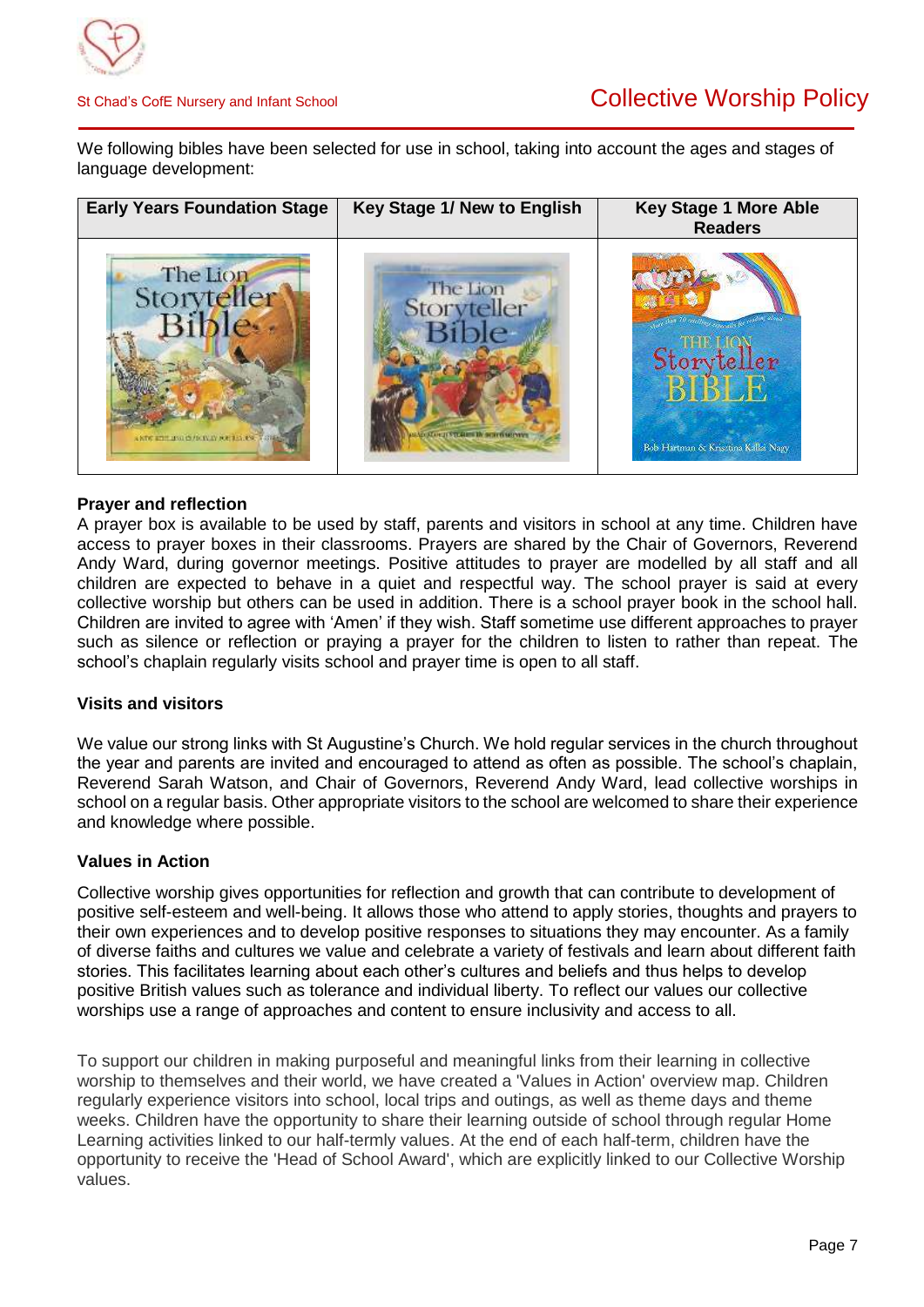

## St Chad's CofE Nursery and Infant School **Collective Worship Policy**

| self/others /wellbeing/hope)                                                     | learning and future (oppout/ons)                  |                                                                                 | community and world (citizenship/advacacy)                         |                                                              |
|----------------------------------------------------------------------------------|---------------------------------------------------|---------------------------------------------------------------------------------|--------------------------------------------------------------------|--------------------------------------------------------------|
| Autumn 1                                                                         |                                                   | Autumn 2                                                                        |                                                                    |                                                              |
| Thursday 6 <sup>th</sup> September - Friday 26 <sup>th</sup> October (7.5 weeks) | Diwali<br><b>Harvest</b>                          | Monday 5 <sup>th</sup> November - Friday 21 <sup>th</sup> December (7<br>weeks) |                                                                    | Remembrance Sunday<br>Christmas                              |
| <b>GENEROSITY</b>                                                                | Gurdwara<br>St Augustine's<br><b>Food Hampers</b> | <b>COMPASSION</b>                                                               |                                                                    | <b>Christmas Nativity</b><br>Community Beats (box<br>appeal) |
| <b>Dimosaur Planet!</b>                                                          | N/A                                               | <b>Enchanted Woodland</b>                                                       |                                                                    | Foremark Reservoir                                           |
| Whose goo?                                                                       |                                                   |                                                                                 | Are all leaves the same?<br>How do leaves change?                  |                                                              |
| Teddy Bear Day: 10 <sup>th</sup> October (reading focus)                         |                                                   |                                                                                 | Christmas Jumper Day: 15 <sup>*</sup> December (fundraising focus) |                                                              |
| Spring 1                                                                         |                                                   |                                                                                 | Spring 2                                                           |                                                              |
| Monday 7th January - Friday 15th February (6 weeks)                              | International Women's<br>Day                      | Monday 25th February - Friday 12th April (7 weeks)                              |                                                                    | Easter                                                       |
| COURAGE                                                                          | Women Visitors!                                   | <b>FRIENDSHIP</b>                                                               |                                                                    | <b>St Augustine's</b>                                        |
| Muck, Mess and Mixtures                                                          | <b>N/A</b>                                        | Paws, Claws and Whiskers                                                        |                                                                    | Twycross Zool                                                |
| Which stuff is stickier?<br>What can our hands do?                               |                                                   | What is camouflage for?                                                         |                                                                    |                                                              |
| E-Safety<br>Women Who Changed the World!                                         |                                                   |                                                                                 | World Book Day: 7th March<br>Anti-Bullying                         |                                                              |
| Summer 1                                                                         |                                                   |                                                                                 | Summer 2                                                           |                                                              |
| Monday 29" April - Friday 24" May 14 weeks!                                      | SATS                                              | Monday 3 <sup>nd</sup> June - Friday 25 <sup>th</sup> July 17.5 weeks)          |                                                                    | Eld                                                          |
| <b>RESPECT</b>                                                                   | Visitors into school with a<br>cultural focus.    | <b>FORGIVENESS</b>                                                              |                                                                    | Derby Jamia Mosque<br>Eid Party                              |
| Land Ahoy!                                                                       |                                                   |                                                                                 | <b>Enterprise Week</b><br><b>Fitness Fortnight</b>                 | Cleethorpes                                                  |

### **Music and creativity**

Music is used during the welcoming and sending phases of collective worship to encourage children to be still and to prepare for worship, to respond in worship and to signal the transition back to class time. Music is also played throughout the day in the foyer to encourage a calming atmosphere. The weekly singing collective worship ensures that the children's repertoire of music and songs is continually being developed.

### **Right to withdraw**

As a Church of England school, collective worship is central to the life of the school. However, parents/carers do have a legal right to withdraw their children from all or part of worship. Before making the decision to exercise that right parents /carers are encouraged to discuss the issues with the Head of School to establish:

- The elements of worship in which the parent/carer would object to the child taking part.
- The practical implications of withdrawal.
- Whether the parent/carer will require notice in advance of such worship, and if so, what period of notice is preferred.

Withdrawal of a child usually involves their physical absence; however, if it is agreed so between the Head of School and parent/carer, the child may remain in the collective worship but will not be involved in any discussion. Staff also have the right to withdraw on grounds of conscience, however, we hope that all staff will feel able to support the Christian ethos of the school by participating in collective worship.

### **Pupils with special educational needs and disabilities**